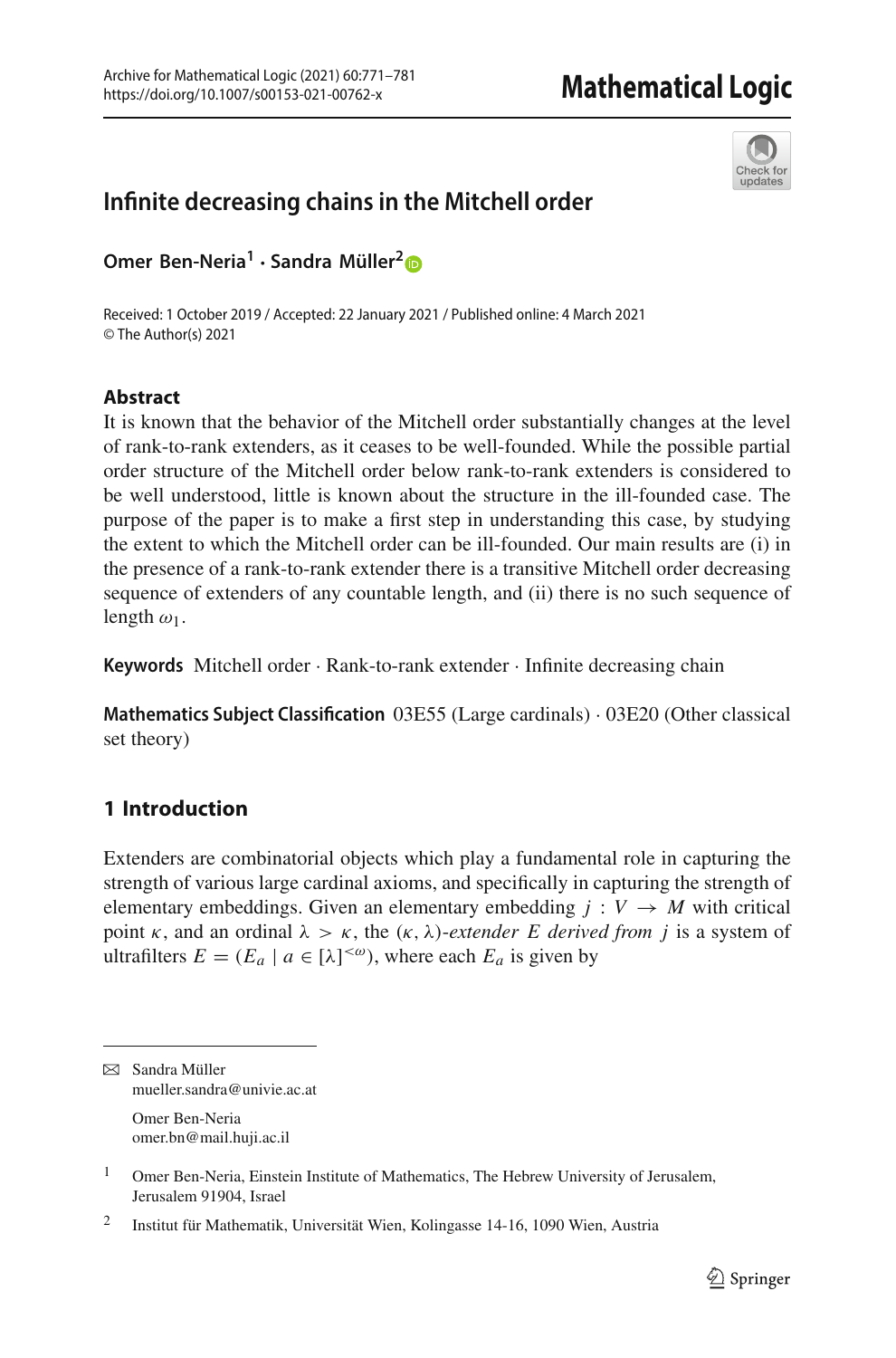$$
X \in E_a \text{ iff } X \subseteq [\xi]^{|a|} \land a \in j(X),
$$

where  $\xi \ge \kappa$  is the least ordinal such that  $\lambda \le j(\xi)$ . For  $a \in [\lambda]^{<\omega}$ ,  $\mu_a$  denotes the least  $\mu$  such that  $a \subseteq j(\mu)$ . Suppose that  $a \subseteq b$  are elements of  $[\lambda]^{<\omega}$ , where  $|b| = n$ and  $I \subseteq n$  is the set of indices (given by the canonical order on  $\lambda$ ) for which  $b \restriction I = a$ . We note that the map  $\pi_{b,a}: [\mu_b]^{b} \to [\mu_a]^{a}$  given by  $\pi_{b,a}(x) = x \restriction I$  satifies that for every  $X \in E_a$ ,  $\pi_{b,a}^{-1}(X) \in E_b$ . Each ultrafilter  $E_a$  is  $\kappa$ -complete, and the system of ultrafilters naturally gives rise to a canonical system of ultrapowers Ult(*V*, *Ea*). The manner we derived each  $E_a$  from *j* implies that  $Ult(V, E_a)$  is isomorphic to the subclass  $X_a$  of *M* given by  $X_a = \{j(f)(a) \mid f : [\mu_a]^{[a]} \to V\}$ . The functions  $\pi_{b,a}$  allow us to form a natural direct limit of the system of ultrapowers, denoted by Ult(*V*, *E*), which is isomorphic to the subclass  $X_E = \bigcup_{a \in [\lambda]^{\lt \omega}} X_a$  of *M*. We denote the transitive collapse of  $Ult(V, E)$  (which is the same as the transitive collapse of  $X_E$ ) and the resulting ultrapower embedding by  $i_E: V \rightarrow M_E$ . It follows from the description of  $X_E$  that if the original embedding  $j : V \to M$  is  $\lambda$ -strong (i.e.,  $V_{\lambda} \subseteq M$ ) then  $V_{\lambda} \subseteq M_E$ . In that sense, we see that the ultrapower of *V* by the extender *E* captures the strength of  $j : V \to M$  up to  $\lambda$ . The properties of an extender  $E = (E_a, \pi_{b,a} \mid a \subseteq b \in [\lambda]^{<\omega})$  as a system of ultrafilters with suitable connecting maps can be formulated directly, without the need of an ambient embedding  $j: V \to M$ . We refer the reader to [\[9](#page-10-0), Section 26] for an extensive introduction to the theory of extenders.

A fundamental notion in the study of extenders is the one of the Mitchell order.

**Definition 1.1** Let *E*, *E'* be two extenders. We write  $E \triangleleft E'$  if *E* is represented in the (well-founded) ultrapower of *V* by *E* .

The Mitchell order  $\triangleleft$  was introduced by Mitchell in [\[10\]](#page-10-1) to construct canonical inner models with many measurable cardinals. The Mitchell order, which was initially introduced as an ordering on normal measures, has been extended to extenders and plays a significant role in inner model theory. As a prominent notion in the theory of large cardinals, the study of the Mitchell order and its structure has expanded in recent decades. The behaviour of the Mitchell order on extenders depends on the type of extenders in consideration and naturally becomes more complicated when restricted to stronger types of extenders. A fundamental dividing line in the behaviour of the Mitchell order is its well-foundedness: Mitchell  $[11]$  has shown that  $\triangleleft$  is well-founded when restricted to normal measures. The question of the well-foundedness of  $\triangleleft$  was further studied by Steel [\[13\]](#page-10-3), and Neeman [\[12\]](#page-10-4), who showed that it fails exactly at the level of rank-to-rank extenders.

**Definition 1.2** Let *E* be an extender. We say *E* is a *rank-to-rank extender* iff assuming  $\lambda > \text{crit}(E)$  is least such that  $i_E(\lambda) = \lambda$ , then  $V_{\lambda} \subseteq M_E$ .

Due to their similarity with embeddings  $j: V \to M$  with  $V_{\lambda+2} \subseteq M$ , which have been shown by Kunen to be inconsistent with ZFC, the large cardinal strength witnessed by rank-to-rank extenders is considered to be located near the top of the large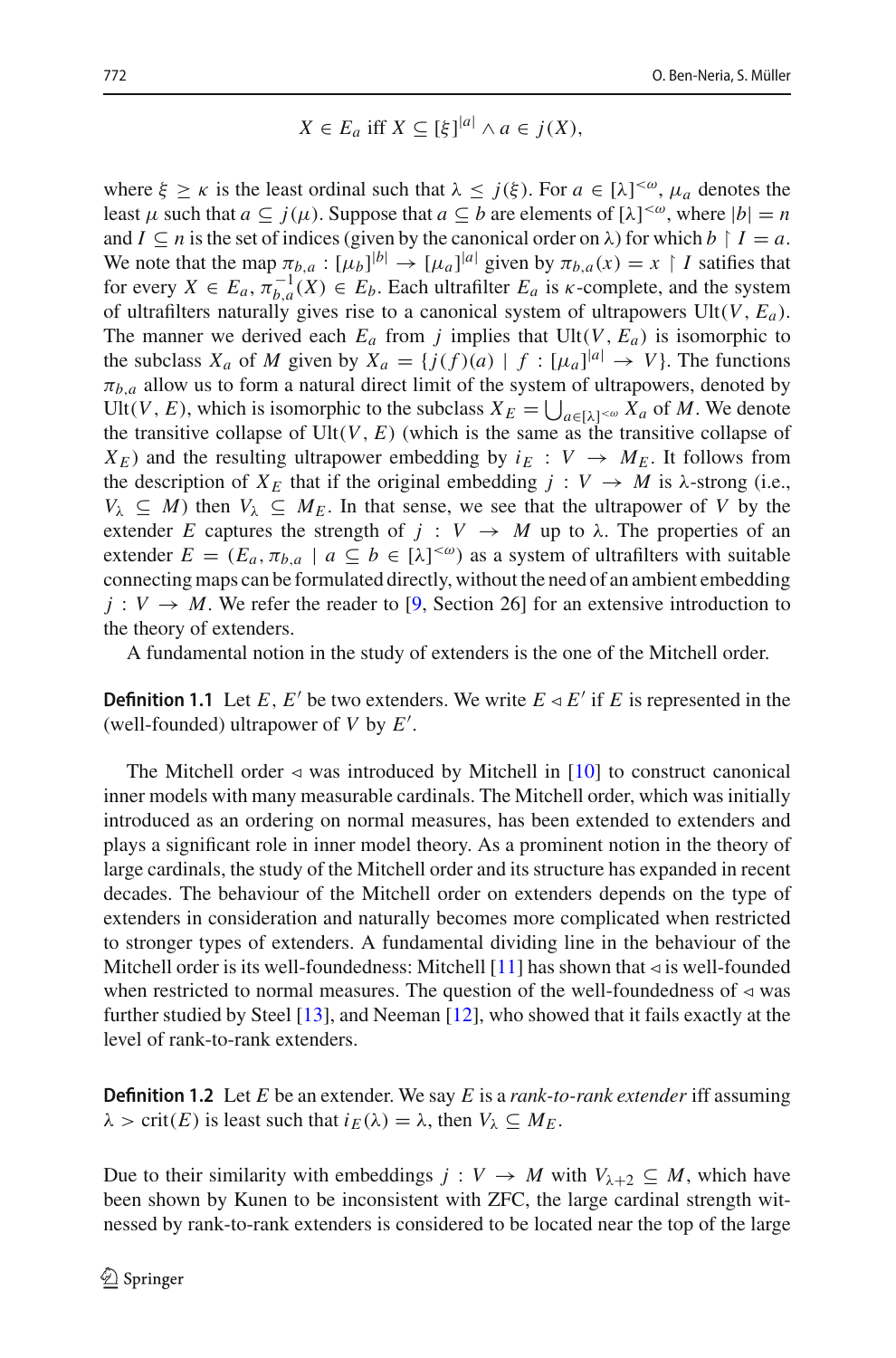cardinal hierarchy. More precisely, rank-to-rank extenders naturally arise from the large cardinal axiom I2.

The known dividing line of well-foundedness naturally breaks the question of the general possible behaviour into two (i) which well-founded partial orderings can be isomorphic to the Mitchell order on measures/extenders below the rank-to-rank level? and (ii) which ill-founded partial orderings can be isomorphic to the Mitchell order on a set of rank-to-rank extenders?<sup>[1](#page-2-0)</sup>

Concerning question (i), the possible structure of the Mitchell order on normal measures has been extensively studied in  $[1-5,11,14]$  $[1-5,11,14]$  $[1-5,11,14]$  $[1-5,11,14]$  $[1-5,11,14]$ . It has been shown in [\[2](#page-10-8)] that it is consistent for every well-founded partial ordering to be isomorphic to the restriction of  $\le$  to the set of normal measures on some measurable cardinal  $\kappa$  (the exact consistency strength of this property has not been discovered).

In this work, we make a first step towards expanding the study of the Mitchell order in the ill-founded case, and address question (ii). Specifically, we focus on the extent to which the well-foundedness of the Mitchell order fails on rank-to-rank extenders, by considering possible ordertypes of infinite decreasing chains in  $\leq$ . The main results of this paper are the following two theorems.

<span id="page-2-3"></span>**Theorem 1.3** *Assume there exists a rank-to-rank extender E. Then for every countable ordinal*  $\gamma$  *there is a sequence of rank-to-rank extenders of length*  $\gamma$ *,* ( $E_{\alpha}$  |  $\alpha$  <  $\gamma$ )*, on which the Mitchell order is transitive and strictly decreasing.*

<span id="page-2-1"></span>**Theorem 1.4** *There is no*  $\omega_1$ -sequence of extenders which is strictly decreasing and *transitive in the Mitchell order.*

Our presentation of the proof of Theorem [1.4](#page-2-1) goes through a proof of a weak version of Steel's conjecture, which addresses *transitive* ω-sequences of extenders[.2](#page-2-2) This presentation replaces a previous ad-hoc proof. The authors would like to thank Grigor Sargsyan for pointing out the connection with Steel's conjecture, which led to the current concise proof of Theorem [1.4.](#page-2-1) The (full) conjecture was recently proved by Goldberg ( [\[7](#page-10-9)]) building on his remarkable study of the internal relation.

#### **2 Basic definitions and observations**

For notational clarity it will be sometimes convenient for us to use the notation  $\overline{Ult}(V, E)$  for  $M_E$ , the transitive collapse of Ult $(V, E)$ . For an extender *E* in a transitive class *N*, write  $M_E^N$  for the transitive collapse of Ult(*N*, *E*) and  $i_E^N : M \to M_E^N$ for the corresponding ultrapower embedding. For a rank-to-rank extender *E* we write  $λ^E$  for the least  $λ$  > crit(*E*) such that  $i_E(λ) = λ$ . Moreover, we write  $κ_0^E = crit(E)$ and  $\kappa_{n+1}^E = i_E(\kappa_n^E)$  for  $n < \omega$ , and call  $(\kappa_n^E \mid n < \omega)$  the *critical sequence of E*. For any rank-to-rank extender  $E$ ,  $\lambda^E = \sup_{n < \omega} \kappa_n^E = \text{lh}(E)$ .

<span id="page-2-0"></span><sup>1</sup> Beyond the possible (partial) ordering structure of the Mitchell order, the investigation can be further extended to non-transitive relations, as the Mitchell order need not be transitive in general (see [\[13\]](#page-10-3)). This direction is not developed in this paper.

<span id="page-2-2"></span><sup>2</sup> See Sect. [4](#page-8-0) for a formulation of Steel's conjecture.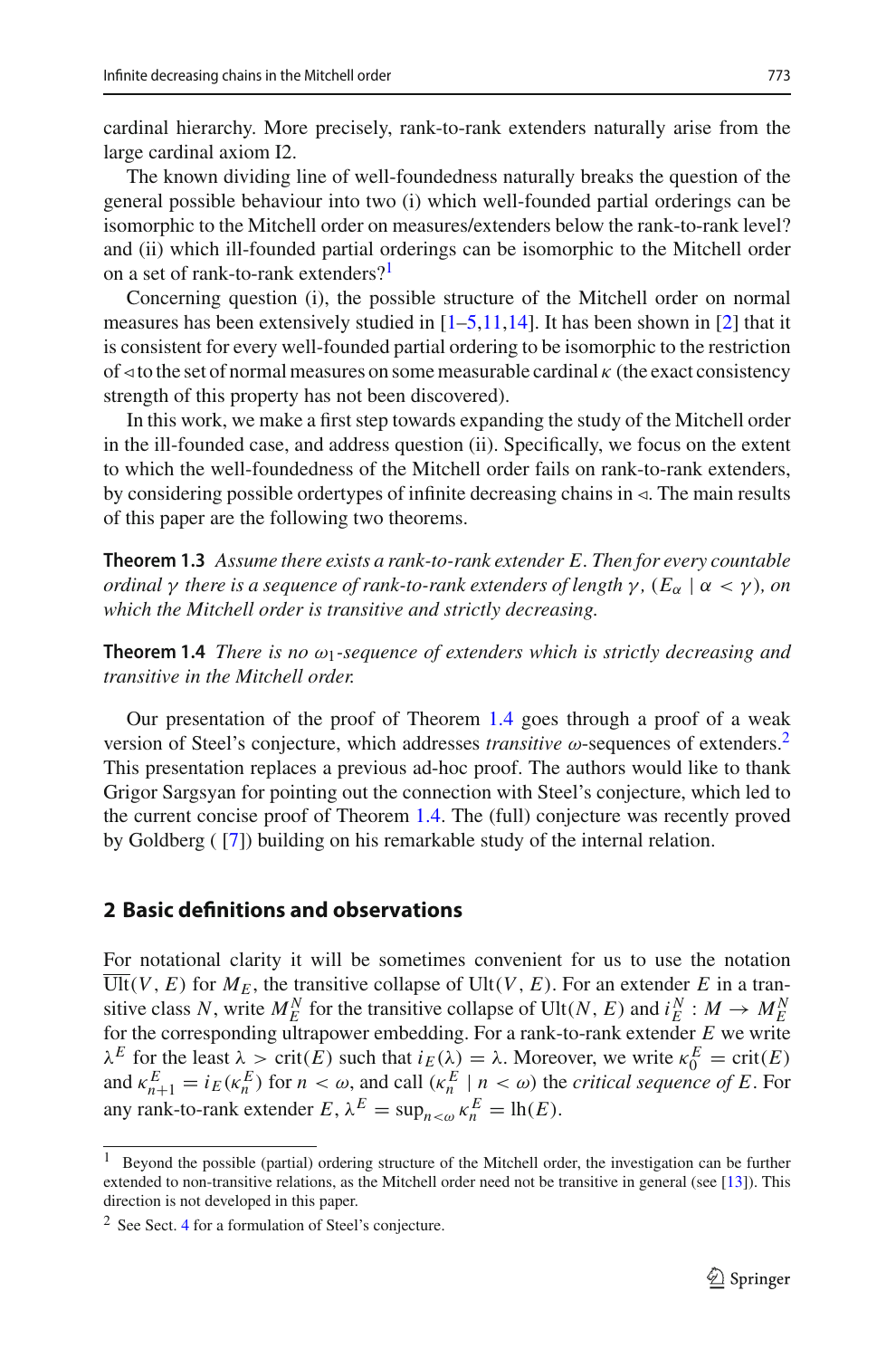For every  $n < \omega$  let  $E \restriction \kappa_n^E$  be the cutback of  $E$  to the measures  $E_a, a \in [\kappa_n^E]^{<\omega}$ . We have that  $M_E = \bigcup_n X_n$  where

$$
X_n = \{i_E(f)(a) \mid a \in [\kappa_n^E]^{<\omega}, f : [\mu_a]^{|a|} \to V\}.
$$

By taking  $f = id$ , it is clear that  $\kappa_n^E \subseteq X_n$ . Let  $N_n$  denote the transitive collapse of  $X_n$ for each  $n < \omega$ . We have that  $N_n$  is isomorphic to  $M_{E\vert \mathcal{K}_n^E}$ . Moreover, for each  $n < \omega$ ,  $N_{n+1}$  contains  $V_{\kappa_{n+1}^{E}}$  and in particular  $i_{E} \kappa_{n}^{E} \in N_{n+1}$ . It follows from a standard argument that  $\binom{k}{n} N_{n+1} \subseteq N_{n+1}$ . As the critical point of the inverse of the collapse map  $N_{n+1} \rightarrow X_{n+1}$  is  $> \kappa_n^E$ , this implies  $\kappa_n^E X_{n+1} \subseteq X_{n+1}$ .

<span id="page-3-0"></span>The following observations will be useful in comparing extenders in different ultrapowers.

**Lemma 2.1** *Assume that*  $N = \bigcup_{n \leq \omega} X_n$  *is an increasing union of classes*  $X_n$ , *N is transitive, and there exists a sequence of cardinals*  $\langle \kappa_n | n \langle \omega \rangle$ , such that  $\kappa_n X_{n+1} \subseteq$  $\bigcup_n \kappa_n$ . *X<sub>n+1</sub> for all*  $n < \omega$ *. Let*  $E \in N$  *be a rank-to-rank extender of height*  $lh(E) = \lambda$ 

- (1) *For every*  $a \in [\lambda]^{<\omega}$  and  $f : [\mu_a]^{|\alpha|} \to N$  a function in V, there exists a function  $f_N \in N$  such that  $\{v \in [\mu_a]^{[a]} \mid f(v) = f_N(v)\} \in E_a$ .
- (2) Let  $i_E: V \to M_E$  and  $i_E^N: N \to M_E^N$  be the ultrapower embeddings by E of V *and N, respectively. For every set*  $x \in N$ ,  $i_E(x) = i_E^N(x)$ .
- **Proof** (1) As  $N = \bigcup_n X_n$  is an increasing union, and  $E_a$  is  $\sigma$ -complete, there exists some *n* such that the set  $A_n = \{v \in [\mu_a]^{a} | f(v) \in X_n\}$  belongs to  $E_a$  and  $\mu_a \leq \kappa_n^E$ . Since  $X_{n+1}$  is closed under  $\kappa_n^E$ -sequences, it follows that  $f \restriction A_n$ :  $[\mu_a]^{a} \rightarrow X_n$  belongs to  $X_{n+1} \in N$ . The claim follows.
- (2) Let  $\pi$  : Ult(*V*, *E*)  $\rightarrow$  *M<sub>E</sub>* and  $\pi^N$  : Ult(*N*, *E*)  $\rightarrow$  *M*<sub>E</sub><sup>*N*</sup> denote the transitive collapse embeddings. We have that in fact for any  $[a, f]_E^{\text{}}$  and  $[a, f_N]_E$  for  $a \in$  $[\lambda]^{<\omega}, f : [\mu_a]^{a} \to x$  in *V* and  $f_N : [\mu_a]^{a} \to x$  in *N* with  $\{v \in [\mu_a]^{a} \mid$  $f(v) = f_N(v) \in E_a$

$$
\pi([a, f]_E) = \pi^M([a, f_N]_E).
$$

This follows from a straightforward induction on the rank of  $[a, f]_E$  using that for any  $[b, g]_E \in [a, f]_E$ , *g* takes values in *N*, as *N* is transitive and we may assume that *g*  $\in$  *N* by the first part of the lemma. Now this implies  $i_E(x) = i_E^N(x)$ .

 $\Box$ 

<span id="page-3-1"></span>**Lemma 2.2** *Suppose E*2, *E*1, *E*<sup>0</sup> *are three rank-to-rank extenders of the same length*  $\lambda = \lambda^{E_i}$ ,  $i = 0, 1, 2$ , such that  $E_2$  is Mitchell order below  $E_1$ , and both  $E_2$ ,  $E_1$  are *Mitchell order below*  $E_0$ *. Then*  $M_{E_0}$  *also witnesses that*  $E_2$  *is Mitchell order below E*1*.*

*Proof* The fact  $E_2 \triangleleft E_1$  means that  $E_2$  is represented in the *V*-ultrapower by  $E_1$ , by a function *f* and a generator *a* of  $E_1$ . Take  $k < \omega$  such that  $a \in [\kappa_{k+1}^{E_1}]^{<\omega}$ .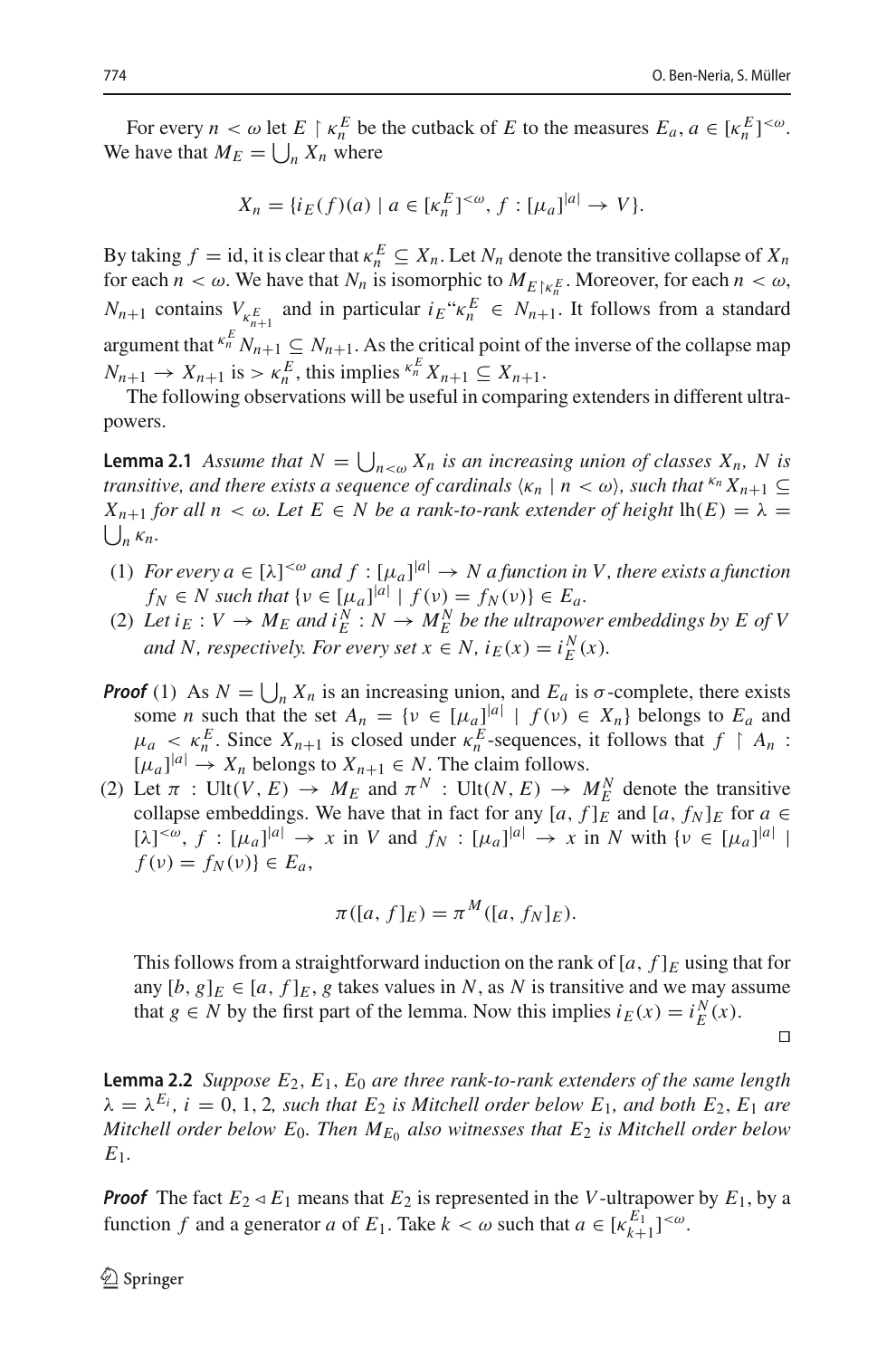The reason it is not immediate that the relation  $E_2 \triangleleft E_1$  also holds in  $M_{E_0}$  is that the function *f* need not belong to  $M_{E_0}$ . However, we can argue that  $M_{E_0}$  does see some witnessing function  $f^*$  by using approximations. Assume without loss of generality that  $f(v)$  is an extender for every  $v \in \text{dom}(f)$ . Indeed, notice that for every  $n < \omega$ , the function  $f_n$  with dom $(f_n) = \text{dom}(f)$  such that for every  $v$ ,  $f_n(v)$  is the restriction of the extender  $f(v)$  to length  $\kappa_n^{E_1}$ . Clearly,  $[a, f_n]_{E_1}^V$  represents the cut back of  $E_2$  to length  $\kappa_{n+1}^{E_1}$ . Moreover,  $f_n$  belongs to  $M_{E_0}$  for every  $n < \omega$  since  $V_\lambda \subseteq M_{E_0}$ .

Let  $\mathcal{E}(\eta)$  for some ordinal  $\eta$  denote the set of all  $(\kappa, \eta)$ -extenders. Now, working in  $M_{E_0}$  and utilizing the fact that both  $E_1, E_2$  belong to the model, we consider the tree *T* of all pairs  $(\tau, n)$  such that  $\tau : [\kappa_k^{E_1}]^{|a|} \to \mathcal{E}(\kappa_n^{E_1})$  satisfies that  $[a, \tau]_{E_1}^{M_{E_0}}$  represents the restriction of  $E_2$  to length  $\kappa_{n+1}^{E_1}$ . The tree order  $\langle\tau\rangle$  is given by  $(\tau, n) \langle\tau\rangle$  if  $\langle\tau\rangle$  is  $\langle\tau\rangle$ *n* < *n'* and  $\tau'(v)$  extends  $\tau(v)$  for all  $v \in \text{dom}(\tau)$ . It is clear that a cofinal branch in *T* translates to a function *F* for which  $[a, F]_{E_1}$  represents  $E_2$ , and vice versa. Therefore  $f \in V$  witnesses that *T* has a cofinal branch in *V*, and thus, by absoluteness of well-foundedness, it must also have one in  $M_{E_0}$ .

Steel gives in [\[13](#page-10-3)] a folklore example that for rank-to-rank extenders the Mitchell order need not be well-founded. We recall it here because some of the ideas will be used later.

<span id="page-4-0"></span>**Proposition 2.3** (Folklore) *Let E be a rank-to-rank extender. Then there is a strictly decreasing sequence of length*  $\omega$  *in the Mitchell order on which*  $\triangleleft$  *is transitive.* 

*Proof* Consider the following sequence of rank-to-rank extenders  $(E_n: n < \omega)$ . Let  $E_0 = E$  and  $E_{n+1} = i_{E_n}(E_n)$ , where  $i_{E_n}: V \rightarrow M_{E_n}$  is the canonical embedding associated to  $E_n$ . Then it is straightforward to check that every  $E_n$  is a *V*-extender and  $E_{n+1} \triangleleft E_n$  for all  $n < \omega$ .

<span id="page-4-1"></span>**Claim 1** The Mitchell order is transitive on  $(E_n: n < \omega)$ .

*Proof* Let  $n < \omega$ . We show that  $E_{n+2} \triangleleft E_n$ , the rest follows analogously. By construction  $E_{n+2} \in M_{E_{n+1}}$  and  $E_{n+1} \in M_{E_n}$ , we argue that  $E_{n+2} \in M_{E_n}$ . Argue that  $i_{E_{n+1}}(E_{n+1}) = i_{E_{n+1}}^{M_{E_n}}$  $\frac{M_{En}}{E_{n+1}}(E_{n+1}),$  where  $i_{En+1}^{M_{En}}: M_{En} \rightarrow M_{En+1}^{M_{En}}$ . By Lemma [2.1,](#page-3-0) applied to  $E = E_{n+1}$  and  $M_{E_n}$ , we see that  $E_{n+2} = i_{E_{n+1}}(E_{n+1}) = i_{E_{n+1}}^{M_{E_n}}$  $E_{n+1}^{m_{En}}(E_{n+1})$ , and hence  $E_{n+2} \in M_{E_n}$ .  $\Box$ 

#### **3 Countable decreasing sequences in the Mitchell order**

In this section we prove Theorem [1.3](#page-2-3) and show that there can be strictly decreasing transitive sequences in the Mitchell order of any countable length.

Before we turn to the proof, we would like to emphasize why we cannot simply extend the construction in Proposition [2.3](#page-4-0) to obtain decreasing sequences of extenders in the Mitchell order of arbitrary (countable) length. Let *E* be a rank-to-rank extender and let  $(E_n: n < \omega)$  be the corresponding sequence of extenders constructed in the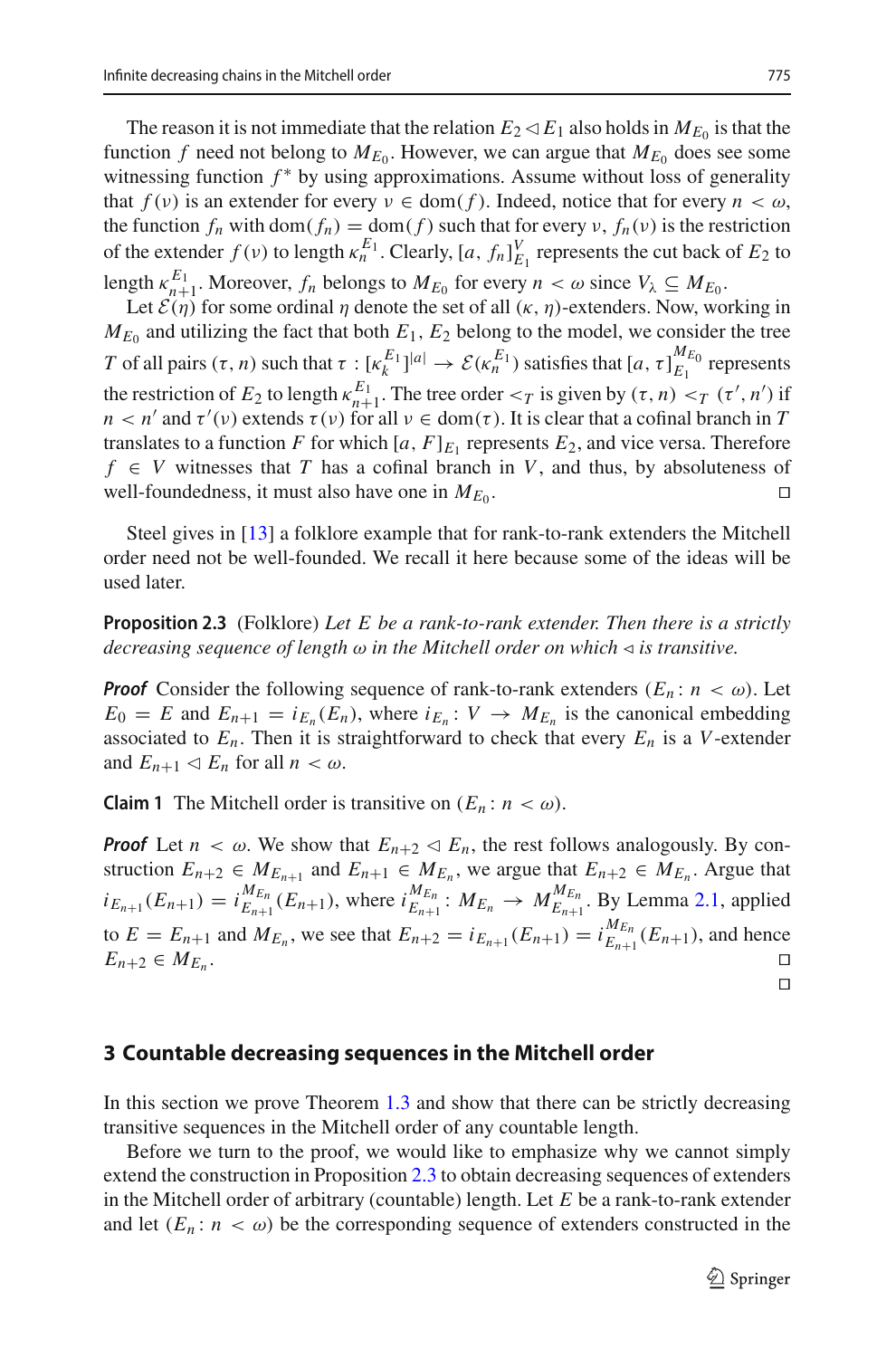proof of Proposition [2.3.](#page-4-0) The critical points of the extenders  $E_n$  are strictly increasing with supremum  $\lambda^E$ . A natural next extender to consider is the image of *E* under the direct limit embedding obtained by successively applying the *En*'s (internally, i.e., *E*<sup>1</sup> is applied to  $M_{E_0}$  and so forth). This, however, does not work outright as this direct limit embedding moves  $\kappa$ , the critical point of  $E$ , to  $\lambda$ . Instead, we will construct a sequence of extenders  $(E'_n : n < \omega)$  such that the direct limit embedding *j* obtained by successively applying the  $E'_n$  's (again, internally) has critical point strictly above  $\kappa$ . Now *j*(*E*) is a rank-to-rank extender with critical point κ and  $λ^{j(E)} = λ$ . Moreover,  $j(E) \triangleleft E'_n$  for all  $n < \omega$ , so if we let  $E'_\omega = j(E)$ ,  $(E'_n : n \leq \omega)$  is a decreasing sequence of length  $\omega + 1$  in the Mitchell order. The proof of Theorem [1.3](#page-2-3) elaborates on this idea.

*Proof of Theorem* [1.3](#page-2-3) Let *E* be a rank-to-rank extender with critical sequence  $(\kappa_n \mid \mathbf{r})$  $n < \omega$ ) and  $\lambda^E = \lambda$ . In what follows, all extenders will have the same length  $\lambda$ . We start by introducing some notation for sequences of extenders as constructed in the proof of Proposition [2.3.](#page-4-0) For a rank-to-rank extender *F*, write  $S^1(F) = i_F(F)$  and  $S^{n+1}(F) = i_{S^n(F)}(S^n(F))$ . Now, the decreasing sequences in the Mitchell order we construct will be of the following form.

<span id="page-5-0"></span>**Definition 3.1** Let  $\vec{E} = (E_\alpha \mid \alpha < \gamma)$  be a sequence of rank-to-rank extenders. Then we say that  $\vec{E}$  is guided by an internal iteration iff there are well-founded models  $(M_{\alpha} \mid \alpha \le \gamma)$ ,  $(M_{\alpha}^* \mid \alpha \le \gamma)$  with  $M_0 = M_0^* = V$  and elementary embeddings  $j_{\alpha,\beta}^{\ast}\colon M_{\alpha}^{\ast}\to M_{\beta}^{\ast}$  for all  $\alpha<\beta\leq\gamma$  such that

- (1)  $E_{\alpha+1} = S^n(E_{\alpha})$  for some  $n \ge 1$  and all  $\alpha + 1 < \gamma$ ,
- (2)  $M_{\nu} = M_{\nu}^*$  for all limit ordinals  $\nu \leq \gamma$  is given as the direct limit of the directed system  $\langle M^*_{\alpha}, j^*_{\alpha, \beta} | \alpha \leq \beta < \nu \rangle$ .
- (3)  $M_{\alpha+1} = M_{E_{\alpha}}$  and  $M_{\alpha+1}^*$  is the transitive collapse of Ult $(M_{\alpha}^*, E_{\alpha})$ . For notational convenience (see the diagram below) we will use  $M_{\alpha+1}^N$  to denote the transitive

collapse of Ult(*N*,  $E_{\alpha}$ ), therefore  $M_{\alpha+1}^* = M_{\alpha+1}^{M_{\alpha}^*}$ 

- (4) for all limit ordinals  $\nu < \gamma$ ,  $E_{\nu} = j_{0,\nu}^*(E_0)$  and Ult(*V*,  $E_{\nu}$ ) is well-founded, and
- (5) the following diagram commutes and all maps in the diagram are given by internal ultrapowers.



The term *guided by an internal iteration* refers to the fact that the iteration  $\langle M^*_{\alpha}, j^*_{\alpha, \beta} | \alpha \leq \beta < \gamma \rangle$  is internal, as shown by the next claim.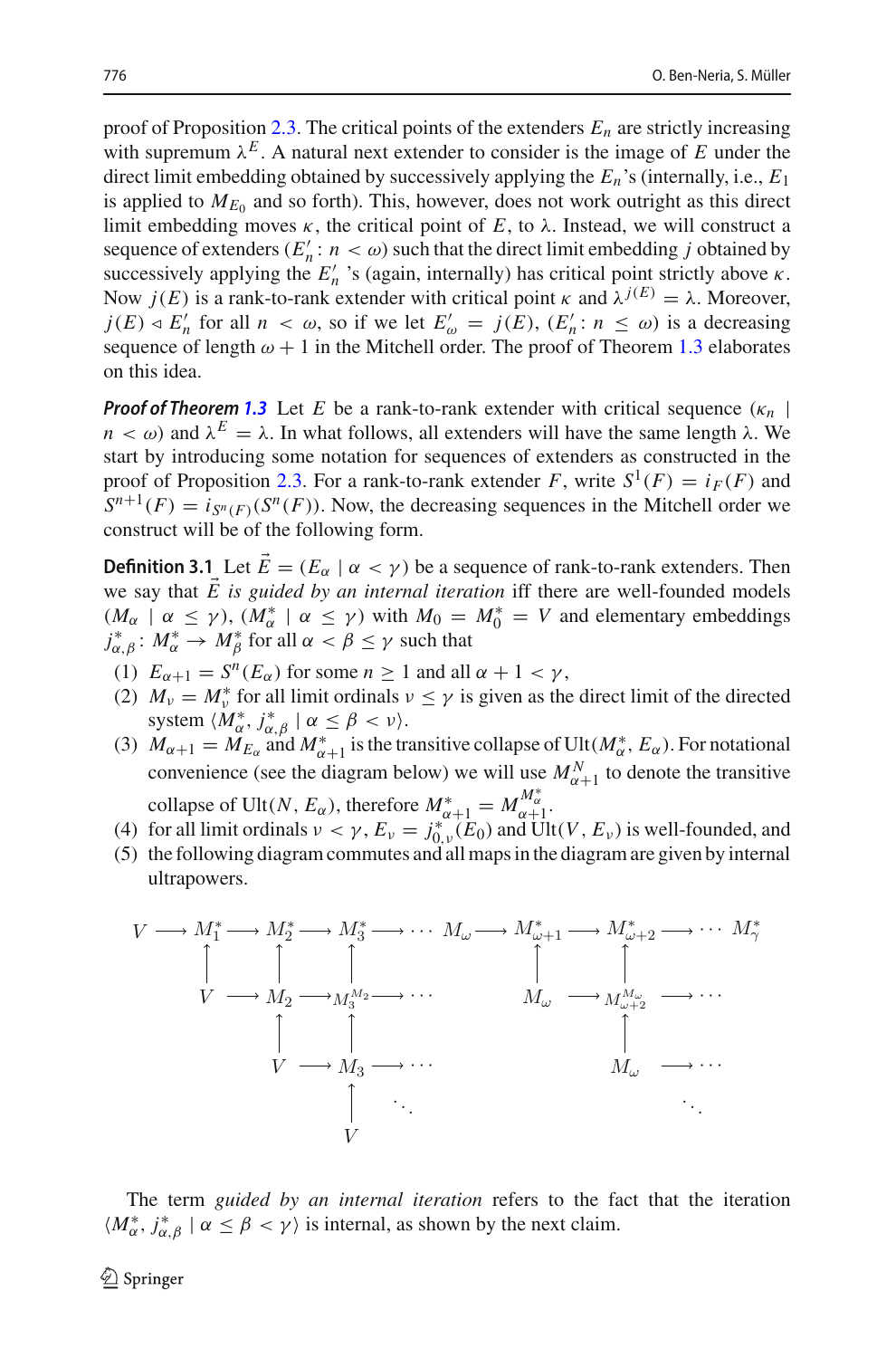**Claim 1** For each  $\alpha < \gamma$ ,  $E_{\alpha} \in M_{\alpha}^*$ .

*Proof* The claim is immediate when  $\alpha$  is a limit ordinal or  $\alpha = 0$ . Let  $\alpha = \beta + 1$  be a successor ordinal and assume inductively that  $E_\beta \in M_\beta^*$ .

Suppose first that  $E_\alpha = S^n(E_\beta)$  for  $n = 1$ . Then  $E_\alpha = i_{E_\beta}(E_\beta)$ , where  $i_{E_{\beta}}: V \to M_{E_{\beta}}$  is the *V*-ultrapower embedding given by  $E_{\beta}$ . Recall that  $M_{\alpha}^* = M_{E_{\beta}}^{M_{\beta}^*}$ . By applying Lemma [2.1](#page-3-0) to  $M = M^*_{\beta}$  and  $E = E_{\beta}$ , we conclude that  $E_{\alpha} = i_{E_{\beta}}^{M^*_{\beta}}(E_{\beta}) \in$  $M_{E_{\beta}}^{M_{\beta}^{*}}=M_{\alpha}^{*}$ . We now know that  $S^{1}(E_{\beta})\in M_{\alpha}^{*}$ , and so for  $n>1,$  we can further compute  $(S^{n-1})^{M^*_{\alpha}}(S^1(E_{\beta}))$  inside  $M^*_{\alpha}$ , which by applying Lemma [2.1](#page-3-0)  $(n-1)$  consecutive times, results in

$$
(S^{n-1})^{M^*_{\alpha}}(S^1(E_{\beta})) = S^n(E_{\beta}) = E_{\alpha}.
$$

 $\Box$ 

Before we prove the existence of sequences of extenders guided by internal iterations, we show an abstract claim which will allow us to extend any such sequence by one further element. This is shown as in the proof of Theorem 2.2 in [\[13\]](#page-10-3) (where this particular argument is attributed to Martin). We sketch the proof here for the reader's convenience.

<span id="page-6-0"></span>**Claim 2** Let *N*  $\cong$  Ult(*V*, *E*<sup> $\prime$ </sup>) for some rank-to-rank extender *E*<sup> $\prime$ </sup> of length  $\lambda$ , and *E*  $\leq$  *F* rank-to-rank extenders of length  $\lambda$  with *E*, *F*  $\in$  *N*. Then the following diagram commutes and all maps are given by internal ultrapowers.

$$
M_F^N \longrightarrow \overline{\text{Ult}}(M_F^N, E) = \overline{\text{Ult}}(M_E^N, i_E(F))
$$
  
\n
$$
\uparrow
$$
  
\n
$$
M_E^N
$$

*Proof* First, we note that  $\overline{\text{Ult}}(M_E^N, i_E(F)) = i_E(M_F^N)$ , where we consider  $M_F^N$  as a class of *N*. Second, we assume  $E \leq F$  in *V*, which by Lemma [2.2](#page-3-1) implies that  $E \leq F$ in *N* as well, i.e.,  $E \in M_F^N$ . We can therefore form the internal ultrapower of  $M_F^N$ by *E*. Let  $i_E^{M_F^N}$ :  $M_F^N \to \overline{\text{Ult}}(M_F^N, E)$  be the resulting ultrapower embedding. Finally, we have that every  $x \in i_E(M_F^N)$  can be identified with equivalence classes [a, f]<sub>E</sub>, where  $a \in [\lambda]^{<\omega}$  and  $f: [\mu_a]^{[a]} \to M_F^N$ , and by Lemma [2.1,](#page-3-0)  $[a, f]_E = [a, g]_E$  for some function  $g \in M_F^N$ . It follows that  $i_E(M_F^N)$  identifies with the internal ultrapower Ult $(M_F^N, E)$ , and  $i_E \restriction M_F^N$  with  $i_E^{M_F^N}$  $E$  .

Next, we argue that sequences as in Definition [3.1](#page-5-0) are in fact as desired.

**Claim 3** If a sequence  $\vec{E} = (E_\alpha \mid \alpha < \gamma)$  of extenders is guided by an internal iteration, the embeddings in the diagram witness that  $E_\beta \lhd E_\alpha$  for all  $\alpha < \beta < \gamma$ . In particular,  $\vec{E}$  is a decreasing transitive sequence in  $\triangleleft$ .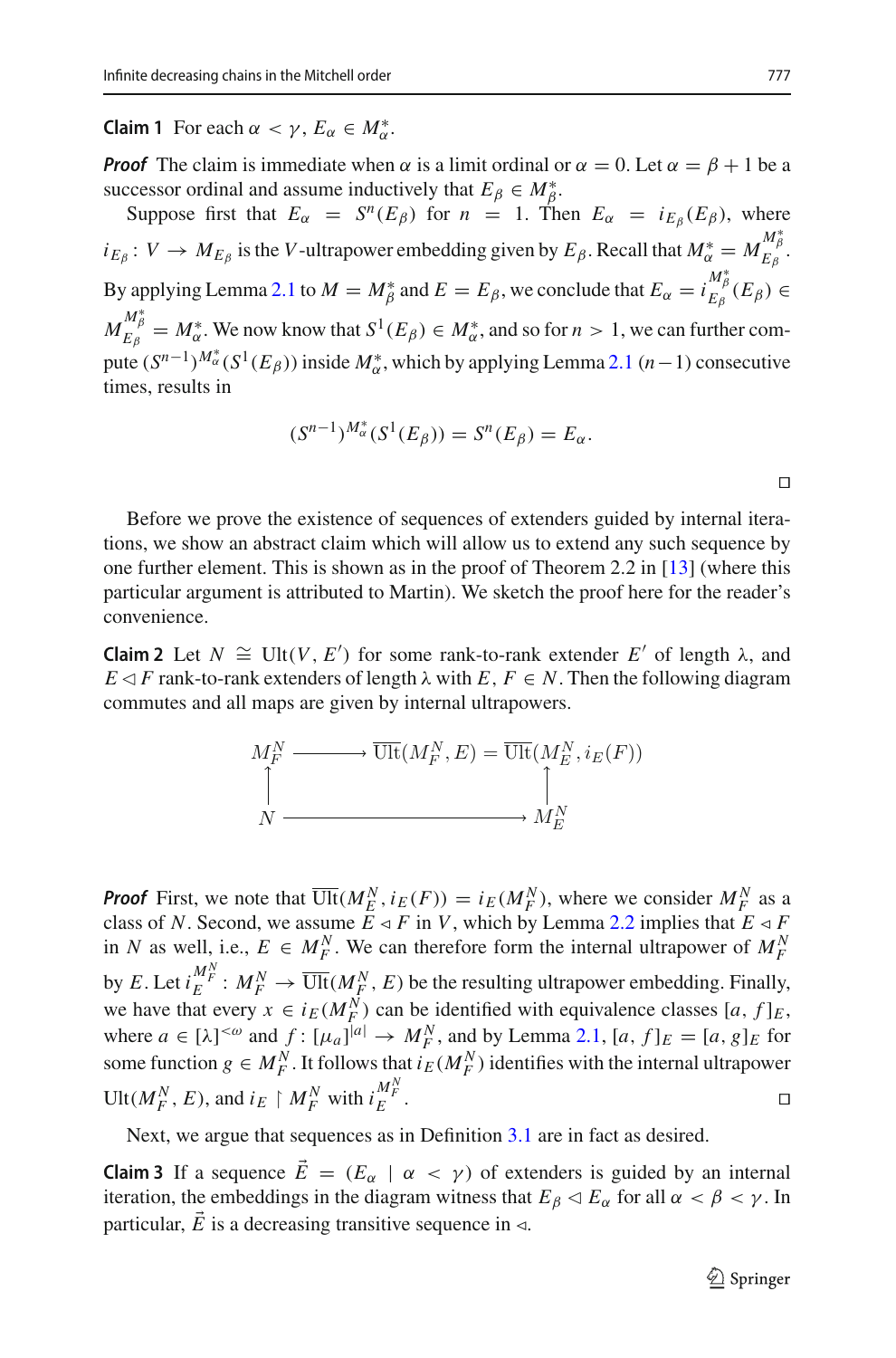*Proof* Given a finite ordinal  $n < \omega$  and a countable ordinal  $\alpha > n$ , Claim [1](#page-4-1) implies that  $E_\alpha \triangleleft E_n$ . This is since all maps in the diagram witnessing that *E* is guided by an internal iteration, are internal ultrapowers, and therefore there are internal iterations from  $M_{n+1}$  (the ultrapower of *V* by  $E_n$ ) to  $M_{n+1}^*$  (i.e., vertical maps), and from  $M_{n+1}^*$ to  $M^*_{\alpha}$ , from which  $E_{\alpha}$  is taken.

More generally, given countable ordinals  $\beta < \alpha$ , we see that  $E_{\alpha} \lhd E_{\beta}$  by moving first to the last limit ordinal  $\eta \leq \beta$  (i.e.,  $\beta = \eta + n$  for some  $n < \omega$ ), and apply the proof of Claim [2](#page-6-0) to show that the following diagram commutes and its top row is given by an internal iteration of  $M_{E_{n+n}} = \overline{\text{Ult}}(V, E_{n+n}).$ 

$$
\overline{\text{Ult}}(V, E_{\eta+n}) \longrightarrow \overline{\text{Ult}}(M_1^*, E_{\eta+n}) \longrightarrow \overline{\text{Ult}}(M_2^*, E_{\eta+n}) \longrightarrow \cdots \overline{\text{Ult}}(M_\eta^*, E_{\eta+n})
$$
\n
$$
\uparrow \qquad \qquad \uparrow \qquad \qquad \uparrow \qquad \qquad \uparrow \qquad \qquad \uparrow
$$
\n
$$
V \longrightarrow M_1^* \longrightarrow M_2^* \longrightarrow \cdots M_\eta^*
$$

The extenders used to obtain the bottom row of the diagram are  $E_0$ ,  $E_1$ ,  $E_2, \ldots$ , while the extenders used to obtain the top row of the diagram are  $i_{E_{\eta+n}}(E_0)$ ,  $i_{E_{\eta+n}}^{M_1^*}(E_1)$ ,  $i_{E_{\eta+n}}^{M_2^*}(E_2)$ , ...

Finally, we get from  $M^*_{\eta}$  to  $M^*_{\eta+H}$  using the same argument described above, for *n* <  $\alpha$ . This suffices to show that  $E_{\alpha} \lhd E_{\eta+n} = E_{\beta}$ .

We now turn to proving the following claim, which immediately yields the theorem.

**Claim 4** Assume there is a rank-to-rank extendere *E*. For every countable ordinal  $\gamma < \omega_1$  and an ordinal  $\kappa < \lambda = \lambda^E$ , there is a sequence of rank-to-rank extenders  $\vec{E} = (E_{\alpha} \mid \alpha \leq \gamma)$  which is guided by an internal iteration, such that the induced embedding  $j^*_{0,\gamma}: V \to M^*_{\gamma}$  satisfies  $\kappa < \text{crit}(j^*_{0,\gamma}) < \lambda$  and  $j^*_{0,\gamma}(\lambda) = \lambda$ .

*Proof* We prove the claim by induction on  $\gamma < \omega_1$ . There is nothing to show for  $\gamma = 0$ . Suppose that  $\gamma = 1$ . Let  $\kappa < \lambda$  be arbitrary and fix some  $n < \omega$  such that  $\kappa < \kappa_n^E$ . Then  $E_0 = S^{n+1}(E)$  and  $E_1 = S^1(E_0)$  giving rise to  $j_{0,1}^* : V \to M_{E_0}$  are as desired.

Now, suppose  $\gamma = \alpha + 1$  and the claim holds for  $\alpha$  witnessed by  $(E_{\nu} | \nu \le \alpha)$ . Let *n* be such that  $\kappa < \kappa_n^{E_\alpha}$ , the *n*-th element of  $E_\alpha$ 's critical sequence, and  $E_{\alpha+1} = S^n(E_\alpha)$ . Then crit( $E_{\alpha+1}$ )  $\geq \kappa_n^{\alpha}$  and hence, using that inductively crit( $j_{0,\alpha}^*$ )  $> \kappa$ , we have crit( $j^*_{0,\alpha+1}$ ) > κ. Using Claim [2](#page-6-0) the extended sequence  $(E_\nu \mid \nu \le \alpha + 1)$  is as desired.

Finally, suppose  $\gamma < \omega_1$  is a limit ordinal and fix an increasing sequence  $\langle \alpha_n | n \rangle$ ω), cofinal in *γ*, with  $\alpha_0 = 0$ . We also fix a well-ordering  $\lt_w$  of  $H_{\lambda^+}$  in *V*.

By the inductive hypothesis applied to  $\alpha_1$ , there is a sequence  $\vec{E}^0$  of rank-to-rank extenders which is guided by an internal iteration and an elementary embedding  $j^*_{0,\alpha_1}: V \to M^*_{\alpha_1}$  with critical point  $\nu_0 > \kappa$  and  $j^*_{0,\alpha_1}(\lambda) = \lambda$ . We pick  $\vec{E}^0$  to be the minimal such sequence with respect to  $\lt_w$ . By elementarity of  $j^*_{0,\alpha_1}$ , we can apply the inductive hypothesis again inside  $M_{\alpha_1}^*$  to get a sequence  $\vec{E}^1$  of rank-torank extenders which is guided by an internal iteration and an elementary embedding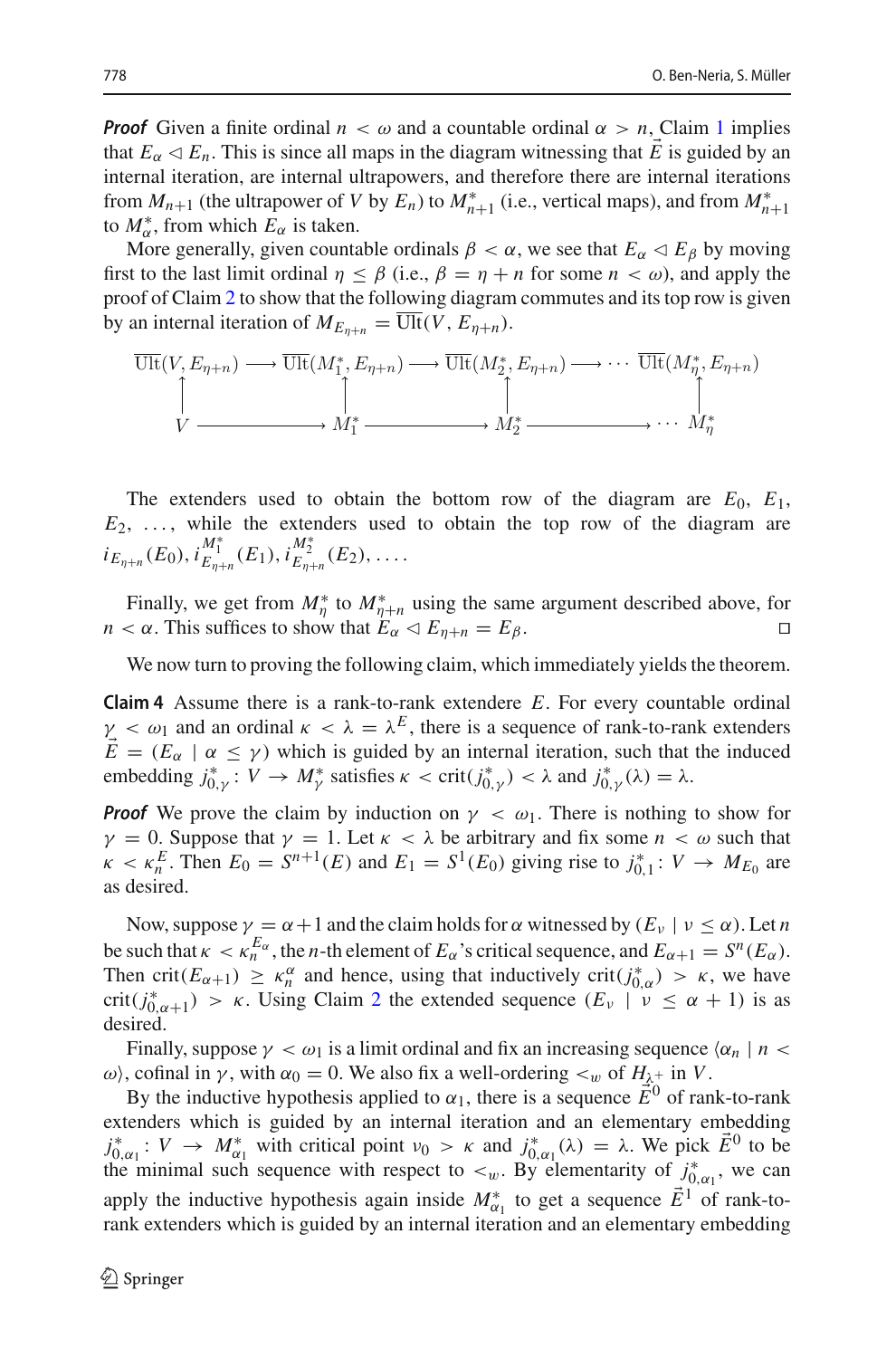$j^*_{\alpha_1,\alpha_2}$ :  $M^*_{\alpha_1} \to M^*_{\alpha_2}$  with critical point  $\nu_1 > j^*_{0,\alpha_1}(\nu_0)$  and  $j^*_{\alpha_1,\alpha_2}(\lambda) = \lambda$ . We take  $\vec{E}^1$  to be the minimal such sequence in  $M^*_{\alpha_1}$ , with respect to  $j^*_{0,\alpha_1}(<sub>w</sub>)$ . Repeating this procedure yields a sequence  $((\vec{E}^n, j^*_{\alpha_n,\alpha_{n+1}}) \mid n < \omega)$  of sequences of extenders together with elementary embeddings.

Let  $(E_{\alpha} \mid \alpha < \gamma)$  be the concatenation of the sequences  $\vec{E}^n$ ,  $n < \omega$ . The choice of  $\vec{E}^{n+1}$  to be minimal in  $M^*_{\alpha_n}$  with respect to the well ordering  $j^*_{0,\alpha_n}(<sub>w</sub>)$  guarantees that the sequence  $\langle E^m | m > n \rangle$  belongs to  $M^*_{\alpha_n}$ , and thus also the tail of the iteration  $\langle M_{\alpha}^*, j_{\alpha,\beta}^* \mid \alpha_n < \alpha \leq \beta < \gamma \rangle$ . Note that crit $(j_{0,\gamma}^*) > \kappa$  since crit $(j_{\alpha_n,\alpha_{n+1}}^*) > \kappa$  for all  $n < \omega$ . Let  $j_{0,\gamma}^* : V \to M_{\gamma}^* = M_{\gamma}$  be the direct limit embedding of the system.

The *reflecting a minimal counterexample* argument used to show that internal iterations by normal ultrafilters are well-founded (see e.g., [\[8](#page-10-10), Theorem 19.7] for normal ultrafilters or [\[6](#page-10-11), Proposition 5.8] for rank-to-rank extenders), can also be used to show that  $M_{\nu}$  is well-founded.

**Subclaim 1**  $j_{0,\gamma}^*(\lambda) = \lambda$ .

*Proof* Suppose not. Then there is some  $\eta < \lambda$  such that  $j(\eta) \geq \lambda$ . But for every  $\eta < \lambda$ , there is by choice of the embeddings  $j^*_{\alpha_n, \alpha_{n+1}}$  some  $n < \omega$  such that  $\nu_n =$ crit( $j^*_{\alpha_n, \alpha_{n+1}}$ ) >  $\eta$ , i.e.  $j^*_{\alpha_n, \gamma}(\eta) = \eta$ .

Moreover, it is clear from the construction that, letting  $E_{\gamma} = j_{0,\gamma}^{*}(E)$ , the resulting sequence  $(E_\alpha \mid \alpha \leq \gamma)$  of rank-to-rank extenders is guided by an internal iteration. The only condition that needs a small argument is the following.

**Subclaim 2** Ult(*V*,  $E_{\gamma}$ ) *is well-founded.* 

*Proof* As  $M_{\nu}$  is well-founded and  $E_{\nu}$  is an extender in  $M_{\nu}$ , Ult( $M_{\nu}$ ,  $E_{\nu}$ ) is wellfounded. We prove the subclaim by defining an elementary embedding  $\pi$  : Ult(*V*,  $E_{\nu}$ )  $\rightarrow$  Ult $(M_{\gamma}, E_{\gamma})$  as follows. For  $[a, f]_{E_{\gamma}}^{V} \in \text{Ult}(V, E_{\gamma}),$  let

$$
\pi([a, f]_{E_{\gamma}}^V) = [a, j_{0,\gamma}^*(f) \circ j_{0,\gamma}^*]_{E_{\gamma}}^{M_{\gamma}}.
$$

*π* is well-defined since for *a* ∈ [λ]<sup><ω</sup>, μ<sub>*a*</sub> < λ. Therefore,  $j^*_{0,\gamma}$  | [μ<sub>*a*</sub>]|*a*| ∈  $V_\lambda \subseteq M_\gamma$ . In addition,  $j^*_{0,\gamma}(f) \circ j^*_{0,\gamma} = j^*_{0,\gamma} \circ f$ , so  $\pi$  is elementary.

This finishes the proof of Theorem [1.3.](#page-2-3) 

# <span id="page-8-0"></span>**4 A bound on the length of decreasing sequences in the Mitchell order**

Steel proved in [\[13\]](#page-10-3) that in a Mitchell order decreasing sequence of rank-to-rank extenders, the extenders cannot all have the same critical point. He conjectured the following stronger statement.

**Conjecture 1** Suppose that  $(E_m \mid m < \omega)$  is a sequence of rank-to-rank extenders which is strictly decreasing in  $\triangleleft$ . Let  $\lambda$  be the unique ordinal such that  $\lambda = \lambda^{E_m}$  for all sufficiently large *m*. Then  $\sup_{m \lt \omega} \text{crit}(E_m) = \lambda$ .

 $\begin{array}{c} \square \\ \square \end{array}$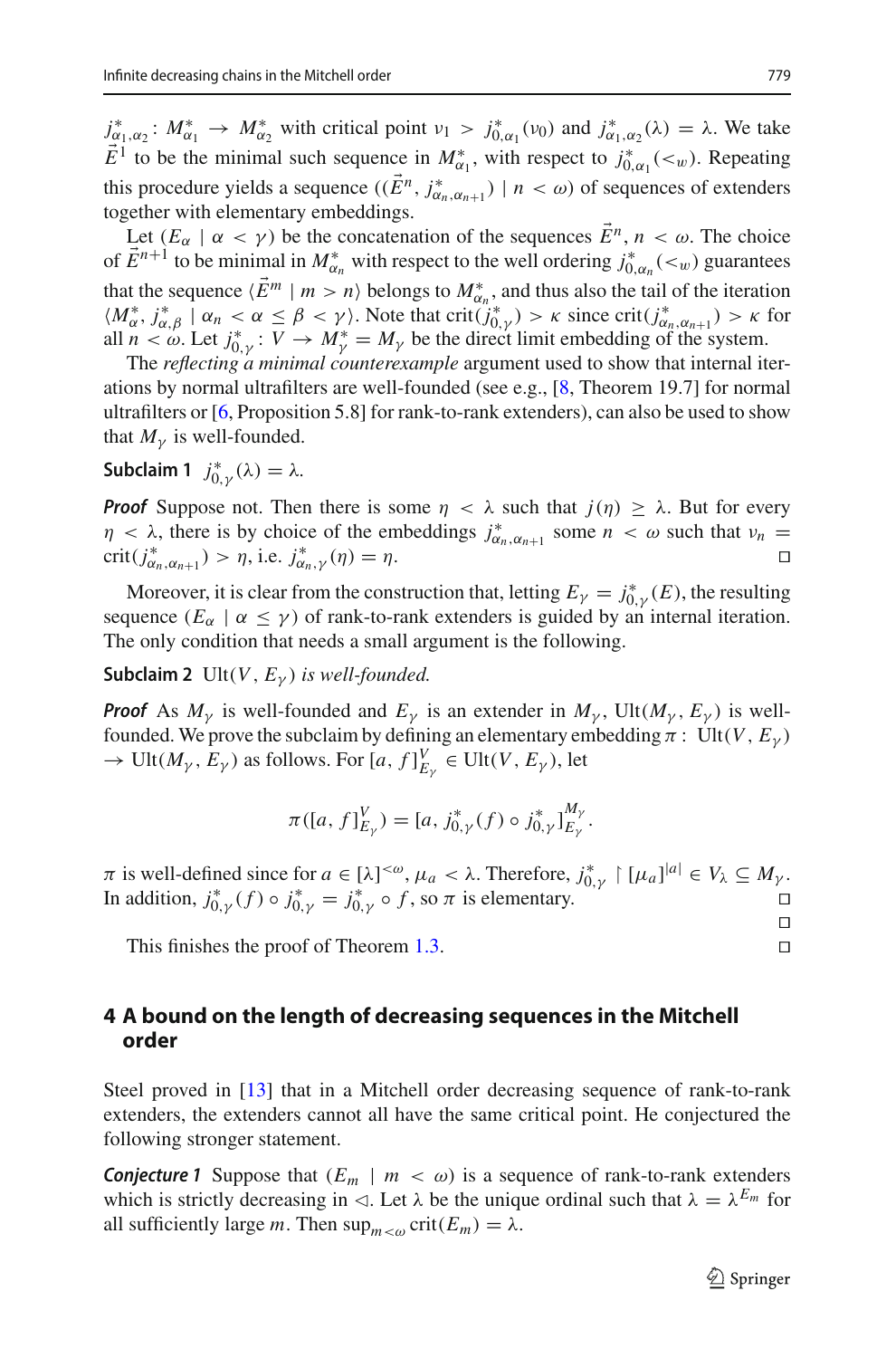<span id="page-9-0"></span>Theorem [4.1](#page-9-0) below establishes Steel's Conjecture for the special case that the Mitchell order is *transitive* on the sequence  $(E_m \mid m < \omega)$ .

**Theorem 4.1** *Suppose that*  $(E_m \mid m < \omega)$  *is a sequence of rank-to-rank extenders, which is strictly decreasing and transitive in . Let* λ *be the unique ordinal such that*  $\lambda = \lambda^{E_m}$  *for all sufficiently large m. Then*  $\sup_{m \le \omega} \text{crit}(E_m) = \lambda$ *.* 

*Proof* Suppose otherwise, and let  $\gamma_0$  be the minimal ordinal for which there exists a  $\lhd$ decreasing and transitive sequence  $\vec{E} = (E_m \mid m < \omega)$  such that  $\gamma_0 = \sup_{m < \omega} \kappa_0^{E_m} < \infty$  $\lambda^{\vec{E}} = \sup_{m \leq \omega} \lambda^{E_m}$ . We assume without loss of generality that  $\lambda^{\vec{E}} = \lambda^{E_m}$  for all  $m < \omega$ . Let  $n < \omega$  be the integer for which  $\kappa_n^{E_0} \leq \gamma_0 < \kappa_{n+1}^{E_0}$ . We move to the ultrapower  $M_{E_0}$ . By our assumption,  $E_m \in M_{E_0}$  for every  $m > 0$ , and by Lemma [2.2,](#page-3-1)  $M_{E_0}$  sees that  $E_m$  is Mitchell order below  $E_k$  for every  $0 < k < m < \omega$ . Since  $M_{E_0}$  is not closed under  $\omega$ -sequences of its elements (in *V*) the sequence  $(E_m | 1 \le m < \omega)$ need not belong to  $M_{E_0}$ . Nevertheless, we may define in  $M_{E_0}$  the tree  $T^*$  of all finite sequences of rank-to-rank extenders  $(K_m^* \mid m \lt N)$ , which are strictly Mitchell order decreasing, transitive, have length  $\lambda^{\vec{E}}$ , and satisfy  $\gamma_0 \ge \max_{m \le N} \kappa_0^{E_m^*}$ . The sequence  $(E_m \mid 1 \leq m < \omega)$  witnesses that  $T^*$  has a cofinal branch in *V*. So by absoluteness of well-foundedness there is a cofinal branch in  $M_{E_0}$  as well. We can now reflect this from  $M_{E_0}$  back to *V*. Using the fact that  $\kappa_n^{E_0} \leq \gamma_0 < \kappa_{n+1}^{E_0} = i_{E_0}(\kappa_n^{E_0})$ , we conclude that in *V*, there exists some  $\gamma_{-1} < \kappa_n^{E_0} \leq \gamma_0$ , and a sequence  $\vec{E}^* = (E_m^* \mid m$ ω) of rank-to-rank extenders which is strictly  $\triangleleft$ -decreasing and transitive such that  $\sup_{m < \omega} \kappa_0^{E_m^*} \leq \gamma_{-1} < \lambda^{\vec{E}^*}$ . This is a contradiction to the minimality of  $\gamma_0$ .

Now we can obtain Theorem [1.4](#page-2-1) as a corollary.

*Proof of Theorem* [1.4](#page-2-1) Suppose otherwise. Let  $\vec{E} = (E_\alpha \mid \alpha < \omega_1)$  be a sequence of extenders which is strictly decreasing and transitive in the Mitchell order. We may assume that all  $E_\alpha$  are rank-to-rank extenders and that there exists some  $\lambda^E$  such that  $\lambda^{E_\alpha} = \lambda^E$  for all  $\alpha < \omega_1$ . In particular,  $cf(\lambda^E) = \omega$  and we may choose a cofinal sequence  $(\rho_n \mid n < \omega)$  in  $\lambda^E$ . By a straightforward pressing down argument, we can find an uncountable set  $I \subseteq \omega_1$  and some  $n^* < \omega$  such that  $\kappa_0^{E_\alpha} < \rho_{n^*}$  for all  $\alpha \in I$ . Taking  $(\alpha_n \mid n < \omega)$  to be the first  $\omega$  many ordinals of *I*, it follows that  $(E_{\alpha_n} \mid n < \omega)$  is strictly decreasing and transitive in the Mitchell order, with  $\sup_{n<\omega} \kappa_0^{E_{\alpha_n}} \leq \rho_{n^*} < \lambda^{\vec{E}}$ . This contradicts Theorem [4.1.](#page-9-0)

#### **5 Questions**

After studying the length of the Mitchell order for rank-to-rank extenders, a natural question that arises is about the structure this order can have.

**Question 5.1** *Suppose there is a rank-to-rank extender. Can the tree order on the infinite binary tree* 2<ω *be realized by a Mitchell order?*

We can even ask the following more general question.